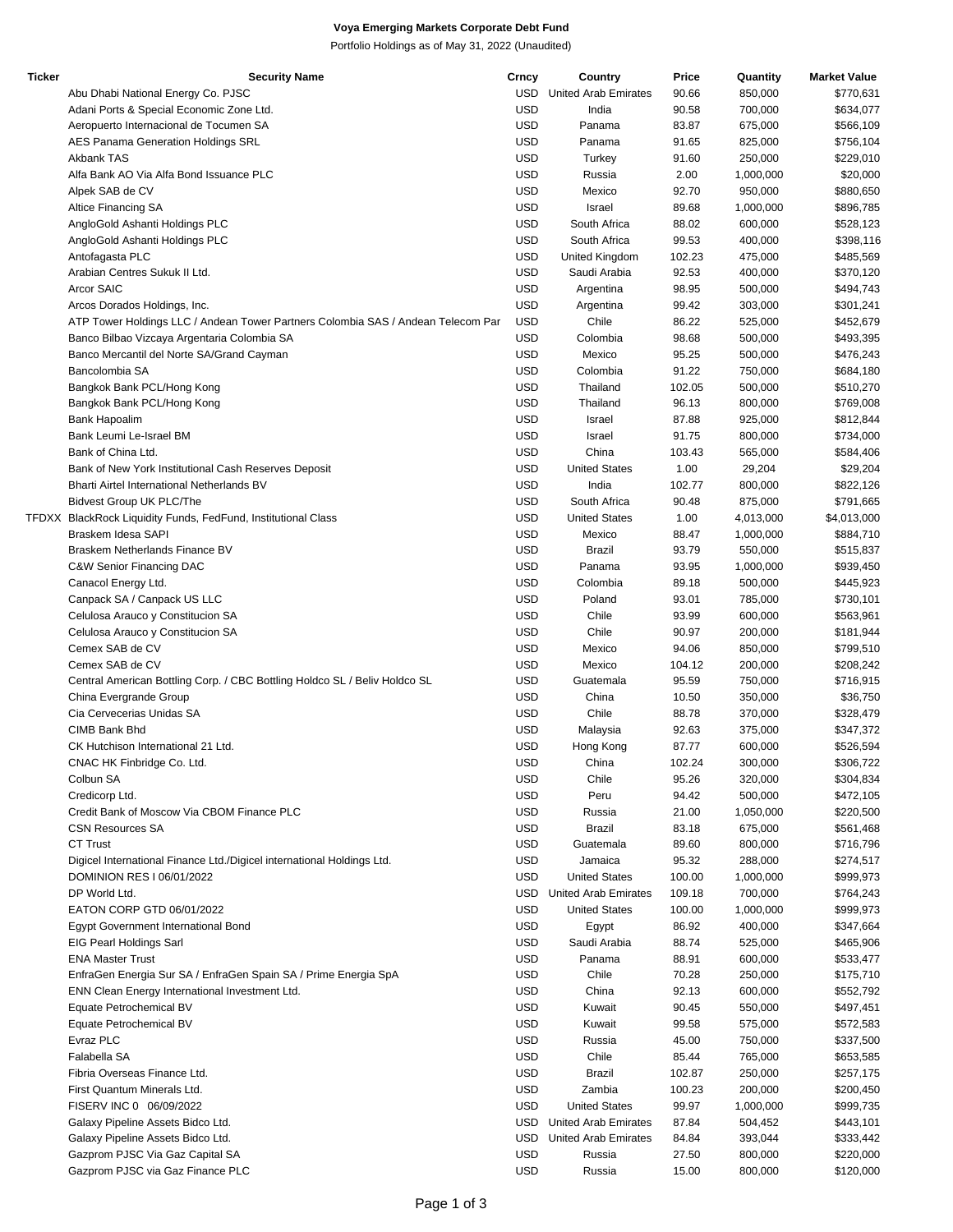## **Voya Emerging Markets Corporate Debt Fund**

Portfolio Holdings as of May 31, 2022 (Unaudited)

| Ticker | <b>Security Name</b>                       | Crncy      | Country                     | Price  | Quantity  | <b>Market Value</b> |
|--------|--------------------------------------------|------------|-----------------------------|--------|-----------|---------------------|
|        | GC Treasury Center Co. Ltd.                | <b>USD</b> | Thailand                    | 95.47  | 725,000   | \$692,189           |
|        | GCC SAB de CV                              | <b>USD</b> | Mexico                      | 87.47  | 650,000   | \$568,571           |
|        | GENERAL MLS IN 06/03/2022                  | <b>USD</b> | <b>United States</b>        | 99.99  | 1,000,000 | \$999,917           |
|        | Genm Capital Labuan Ltd.                   | <b>USD</b> | Malaysia                    | 83.20  | 650,000   | \$540,799           |
|        |                                            |            |                             |        |           |                     |
|        | Geopark Ltd.                               | <b>USD</b> | Colombia                    | 90.50  | 625,000   | \$565,625           |
|        | Ghana Government International Bond        | <b>USD</b> | Ghana                       | 60.86  | 550,000   | \$334,752           |
|        | Gold Fields Orogen Holdings BVI Ltd.       | <b>USD</b> | South Africa                | 101.90 | 775,000   | \$789,738           |
|        | Grupo Bimbo SAB de CV                      | <b>USD</b> | Mexico                      | 100.63 | 500,000   | \$503,125           |
|        | Industrias Penoles SAB de CV               | <b>USD</b> | Mexico                      | 83.60  | 500,000   | \$417,995           |
|        | Inkia Energy Ltd.                          | <b>USD</b> | Peru                        | 92.82  | 550,000   | \$510,499           |
|        | <b>InRetail Consumer</b>                   | <b>USD</b> |                             |        |           | \$563,700           |
|        |                                            |            | Peru                        | 86.72  | 650,000   |                     |
|        | <b>Inversiones CMPC SA</b>                 | <b>USD</b> | Chile                       | 84.26  | 575,000   | \$484,481           |
|        | Israel Electric Corp. Ltd.                 | <b>USD</b> | Israel                      | 98.63  | 500,000   | \$493,170           |
|        | Itau Unibanco Holding SA/Cayman Island     | <b>USD</b> | Brazil                      | 83.75  | 550,000   | \$460,598           |
|        | <b>JBS Finance Luxembourg Sarl</b>         | <b>USD</b> | <b>Brazil</b>               | 84.85  | 950,000   | \$806,118           |
|        | JSW Steel Ltd.                             | <b>USD</b> | India                       | 83.84  | 1,200,000 | \$1,006,065         |
|        | KazMunayGas National Co. JSC               | <b>USD</b> | Kazakhstan                  | 76.77  | 650,000   | \$499,021           |
|        |                                            |            |                             |        |           |                     |
|        | KazMunayGas National Co. JSC               | <b>USD</b> | Kazakhstan                  | 93.95  | 500,000   | \$469,764           |
|        | Kookmin Bank                               | <b>USD</b> | South Korea                 | 98.32  | 550,000   | \$540,763           |
|        | Kookmin Bank                               | <b>USD</b> | South Korea                 | 85.96  | 700,000   | \$601,737           |
|        | Lukoil Capital DAC                         | <b>USD</b> | Russia                      | 51.50  | 600,000   | \$309,000           |
|        | <b>Lukoil Securities BV</b>                | <b>USD</b> | Russia                      | 50.50  | 775,000   | \$391,375           |
|        | <b>MAF Global Securities Ltd.</b>          | <b>USD</b> | <b>United Arab Emirates</b> | 100.52 | 500,000   | \$502,594           |
|        |                                            |            |                             |        |           |                     |
|        | Medco Bell Pte Ltd.                        | <b>USD</b> | Indonesia                   | 92.82  | 1,100,000 | \$1,021,031         |
|        | Melco Resorts Finance Ltd.                 | <b>USD</b> | Macau                       | 77.25  | 1,500,000 | \$1,158,750         |
|        | MercadoLibre, Inc.                         | <b>USD</b> | Brazil                      | 80.32  | 600,000   | \$481,923           |
|        | MHP Lux SA                                 | <b>USD</b> | Ukraine                     | 51.50  | 750,000   | \$386,250           |
|        | Millicom International Cellular SA         | <b>USD</b> | Colombia                    | 94.84  | 450,000   | \$426,796           |
|        | Millicom International Cellular SA         | <b>USD</b> | Colombia                    | 86.52  | 600,000   | \$519,099           |
|        |                                            | <b>USD</b> |                             |        |           |                     |
|        | Minerva Luxembourg SA                      |            | Brazil                      | 84.65  | 475,000   | \$402,088           |
|        | Misc Capital Two Labuan Ltd.               | <b>USD</b> | Malaysia                    | 96.43  | 725,000   | \$699,145           |
|        | Mizrahi Tefahot Bank Ltd.                  | <b>USD</b> | Israel                      | 90.01  | 600,000   | \$540,083           |
|        | MONDELEZ 0% 6/6/22                         | <b>USD</b> | <b>United States</b>        | 99.98  | 1,000,000 | \$999,831           |
|        | NATIONAL GRID 06/07/2022                   | <b>USD</b> | <b>United States</b>        | 99.98  | 1,000,000 | \$999,802           |
|        | Natura &Co Luxembourg Holdings Sarl        | <b>USD</b> | Brazil                      | 96.77  | 625,000   | \$604,805           |
|        | NBK Tier 1 Financing 2 Ltd.                | <b>USD</b> | Kuwait                      | 94.99  | 1,400,000 | \$1,329,888         |
|        |                                            |            |                             |        |           |                     |
|        | Network i2i Ltd.                           | <b>USD</b> | India                       | 91.41  | 525,000   | \$479,884           |
|        | Nigeria Government International Bond      | <b>USD</b> | Nigeria                     | 86.29  | 400,000   | \$345,160           |
|        | <b>OCP SA</b>                              | <b>USD</b> | Morocco                     | 92.83  | 500,000   | \$464,153           |
|        | Ooredoo International Finance Ltd.         | <b>USD</b> | Qatar                       | 89.02  | 650,000   | \$578,661           |
|        | OQ SAOC                                    | <b>USD</b> | Oman                        | 96.77  | 950,000   | \$919,304           |
|        | Orbia Advance Corp. SAB de CV              | <b>USD</b> | Mexico                      | 82.50  | 800,000   | \$660,020           |
|        | Oryx Funding Ltd.                          | <b>USD</b> |                             |        |           |                     |
|        |                                            |            | Oman                        | 97.01  | 550,000   | \$533,569           |
|        | Oversea-Chinese Banking Corp. Ltd.         | <b>USD</b> | Singapore                   | 93.32  | 800,000   | \$746,560           |
|        | Oztel Holdings SPC Ltd.                    | <b>USD</b> | Oman                        | 100.65 | 220,000   | \$221,433           |
|        | Oztel Holdings SPC Ltd.                    | <b>USD</b> | Oman                        | 102.41 | 350,000   | \$358,435           |
|        | Pertamina Persero PT                       | <b>USD</b> | Indonesia                   | 91.13  | 800,000   | \$729,000           |
|        | Perusahaan Listrik Negara PT               | <b>USD</b> | Indonesia                   | 98.39  | 550,000   | \$541,129           |
|        | Perusahaan Listrik Negara PT               | <b>USD</b> | Indonesia                   |        |           |                     |
|        |                                            |            |                             | 98.39  | 250,000   | \$245,968           |
|        | Petrobras Global Finance BV                | <b>USD</b> | Brazil                      | 98.92  | 700,000   | \$692,412           |
|        | Phosagro OAO Via Phosagro Bond Funding DAC | <b>USD</b> | Russia                      | 25.00  | 500,000   | \$125,000           |
|        | PPG INDS INC 0 06/03/2022                  | <b>USD</b> | <b>United States</b>        | 99.99  | 1,000,000 | \$999,917           |
|        | Promigas SA ESP / Gases del Pacifico SAC   | <b>USD</b> | Colombia                    | 85.76  | 500,000   | \$428,775           |
|        | PTTEP Treasury Center Co. Ltd.             | <b>USD</b> | Thailand                    | 82.99  | 1,000,000 | \$829,925           |
|        |                                            | <b>USD</b> |                             |        |           |                     |
|        | <b>Qatar Energy</b>                        |            | Qatar                       | 82.49  | 650,000   | \$536,215           |
|        | Reliance Industries Ltd.                   | <b>USD</b> | India                       | 97.69  | 720,000   | \$703,386           |
|        | Reliance Industries Ltd.                   | <b>USD</b> | India                       | 85.71  | 535,000   | \$458,569           |
|        | SA Global Sukuk Ltd.                       | <b>USD</b> | Saudi Arabia                | 91.79  | 275,000   | \$252,425           |
|        | Sasol Financing USA LLC                    | <b>USD</b> | South Africa                | 91.88  | 625,000   | \$574,250           |
|        | Saudi Arabian Oil Co.                      | <b>USD</b> | Saudi Arabia                | 88.78  | 1,400,000 | \$1,242,983         |
|        |                                            |            |                             |        |           |                     |
|        | Saudi Electricity Global Sukuk Co. 2       | <b>USD</b> | Saudi Arabia                | 97.34  | 600,000   | \$584,047           |
|        | Shinhan Financial Group Co. Ltd.           | <b>USD</b> | South Korea                 | 90.48  | 425,000   | \$384,549           |
|        | SierraCol Energy Andina LLC                | <b>USD</b> | Colombia                    | 85.69  | 600,000   | \$514,122           |
|        | Sigma Finance Netherlands BV               | <b>USD</b> | Mexico                      | 98.90  | 625,000   | \$618,141           |
|        | SK Hynix, Inc.                             | <b>USD</b> | South Korea                 | 82.14  | 700,000   | \$574,957           |
|        | Southern Copper Corp.                      | <b>USD</b> | Mexico                      | 110.32 | 600,000   | \$661,926           |
|        |                                            |            |                             |        |           |                     |
|        | Sovcombank Via SovCom Capital DAC          | <b>USD</b> | Russia                      | 2.00   | 500,000   | \$10,000            |